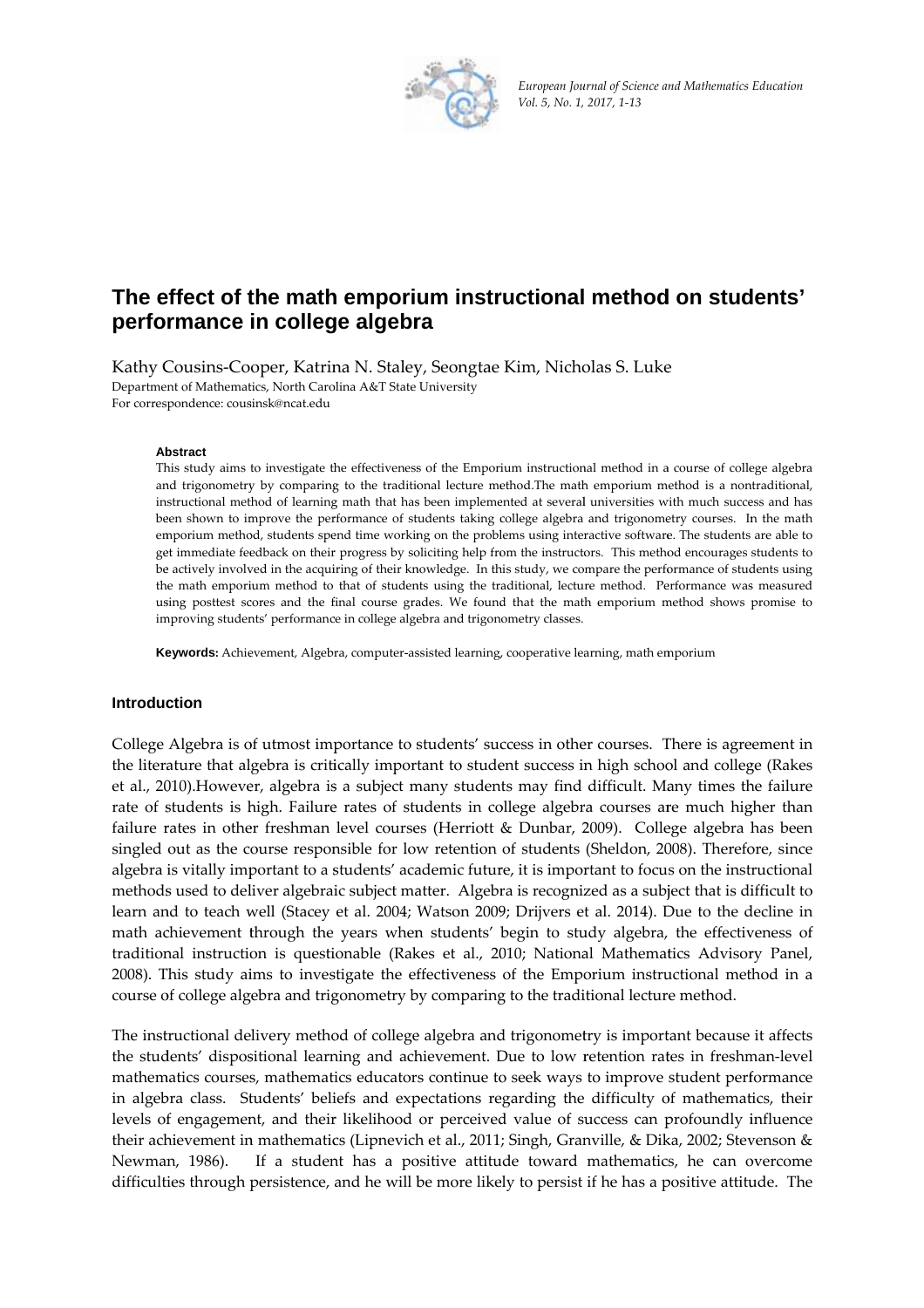teaching method can affect students' attitudes. Mathematics anxiety and negative attitudes can have a negative impact on student success in university-level mathematics courses (Hegeman, 2015). Furner and Gonzalez-DeHass (2011) recommend that educators establish a class climate that emphasizes thinking, encourages students to ask questions, and allows students to engage in activities that allow them to learn from and correct their mistakes. The math emporium instructional method does encourage students to think, ask questions, and engage in class activities.

The math emporium method is one that has been described as the "silver bullet of education." (Twigg, 2011) It is a method that has been implemented at numerous universities with much success. The math emporium method has shown promise in improving the performance of students taking college algebra and trigonometry courses (Twigg, 2011). This paper will provide empirical insight on the effectiveness of implementing the math emporium method of instruction versus the traditional lecture method.

The math emporium method is an interactive instructional method of learning math. It was developed and first implemented at Virginia Tech (Twigg, 2011). Since its inception in 1997, the math emporium method has spread to many other colleges and universities. In the math emporium classroom, students spend time learning mathematical content and working on the problems using interactive software. The students are able to get immediate feedback on their progress by soliciting help from the instructors. The students are not watching an instructor work problems on the board, but the students are working the problems themselves with the instructors and teaching assistants facilitating their progress. This setting encourages students to be actively involved in the acquiring of their knowledge. Students that are not actively involved in developing knowledge receive information passively and are less motivated (Zakaria et al., 2013).There are several aspects of the emporium classroom, which have been examined, and they include computer assisted instruction and online work, cooperative learning, and individualized instruction.

The use of computers in the classroom and online environments for teaching mathematics has had mixed results. Burch and Kuo (2010) found that those students given online homework performed better on exams and had a higher rate of retention as compared to those students given traditional paper homework. However, Mathai and Olsen (2013) found that online homework was beneficial to the incoming higher‐skilled group, whereas, the lower‐skilled students did not benefit from online homework. Spradlin and Ackerman (2010) compared the performance of developmental math classes that used computer‐assisted instruction and those that did not. In this study, they found that there was no statistical difference in the posttest scores of those students receiving computer‐assisted instruction and those that did not. However, they found that the females outperformed the males in both modes of instruction. Drijvers et al. (2014) investigated the effect of online tasks for algebra and found that the students using the online tasks performed below the students that did not use the online tasks. Tienken and Maher (2008) found that computer assisted‐instruction did not improve student performance significantly and that those that did not receive computer-assisted instruction outperformed those that did in two categories. Vilardi and Rice (2014) analyzed the effectiveness of technology‐assisted courses in a pre‐calculus algebra course and found that students enrolled in the technology‐assisted courses did not perform at the same level as the students in the traditional setting.

The math emporium method incorporates learning activities designed to include peer and instructor discussion, which has been documented to increase interactive student engagement and learning (Hake, 1998). It also develops and encourages peer‐facilitated learning, which has been shown to promote communication and cooperative learning among (Shechtman et al., 2010; Slavin, 2010). Robinson et al. (2005) found that peer tutoring in mathematics is a useful approach to improve the achievement level of African American and White students and those tutoring and those being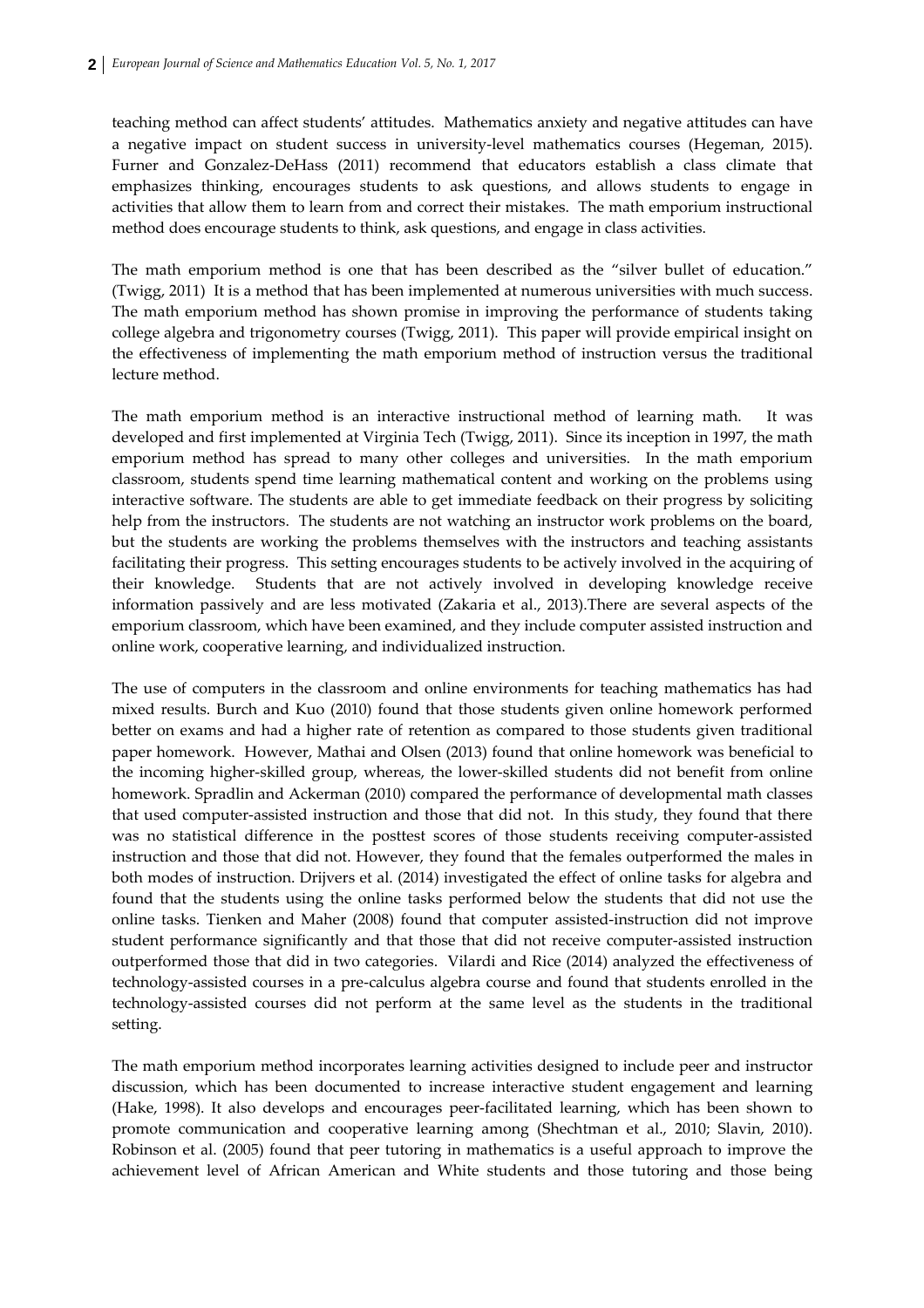tutored improved in academic achievement and experienced positive and attitudinal and socioemotional outcomes. However, DePree (1998) found that small group instructional methods did not improve achievements rates in algebra, but it did have a positive impact on course completion rates. While cooperative learning is widely supported by experts as an essential component to successful math instruction (NCTM, 2006; National Mathematics Advisory Panel, 2008) it fails without properly unstructured group work, little individual accountability, and no group goals (Fullilove and Treisman, 1990; Slavin, 2010). In fact, the long‐term effect of this absence of structures to promote higher level interaction is that students often develop the habit of turning group work into simply sharing answers rather than trying to explain ideas to each other (Antil et al, 1998; Gillies and Ashman, 2003), which has been found to inhibit, not aid, the learning of math (Gillies and Ashman, 2003).

The traditional lecture method is one that is centered on the instructor. The instructor typically does not assess whether the student understands the material while the instructor is lecturing. In addition, some students are intimidated from participating in a lecture class, andas a result, this type of student is not engaged in the lesson. The traditional lecture method often does not provide students with meaningful experiences in doing math, but students sit passively watching the instructor work problems. Contrast the lecture method with the math emporium method, in which students spend time actively working the problems. When the students encounter difficulty when working a problem, the students can receive assistance by signaling to an instructor. Instead of working homework problems away from the instructor who can answer the question, the student can make progress in the homework without being stymied in solving a problem. Also, the math emporium method encourages students to work together in the form of peer tutoring which builds a community of learners. The more time students spend interacting with classmates, the higher the satisfaction level and interacting in an inclusive learning community is a suggested practice to enhance student learning (Chickering & Gamson, 1987; Blimling & Whitt, 1999).

# **Statement of the Problem**

The implementation of the math emporium within the college algebra & trigonometry courses was an effort to remedy the poor student performance and retention that was evident with the lecture method.The math emporium instructional method is an active learning method, and active learning has been identified as a good practice for faculty to foster student learning (Goodman et al, 2011; Chickering & Gamson, 1987; Blimling & Whitt, 1999). The more actively involved a student is in the mathematics classroom, the more likely the student will be motivated to learn.

*RESEARCH QUESTIONS.* On the basis of the preceding review of the literature, this study addresses the following research questions:

- 1. Do students enrolled in the emporium college algebra classes perform significantly better than students enrolled in the traditional lecture college algebra class as measured by performance on a posttest?
- 2. Do students enrolled in the emporium college algebra classes perform significantly better than students enrolled in the traditional lecture college algebra class as measured by final course grade?

*RESEARCH HYPOTHESES.* The following hypotheses were formulated to guide the study and test at a 5% level of significance:

1. There is no significant difference in the performance of the students in the Emporium college algebra class as compared to those students in the Traditional lecture class on a posttest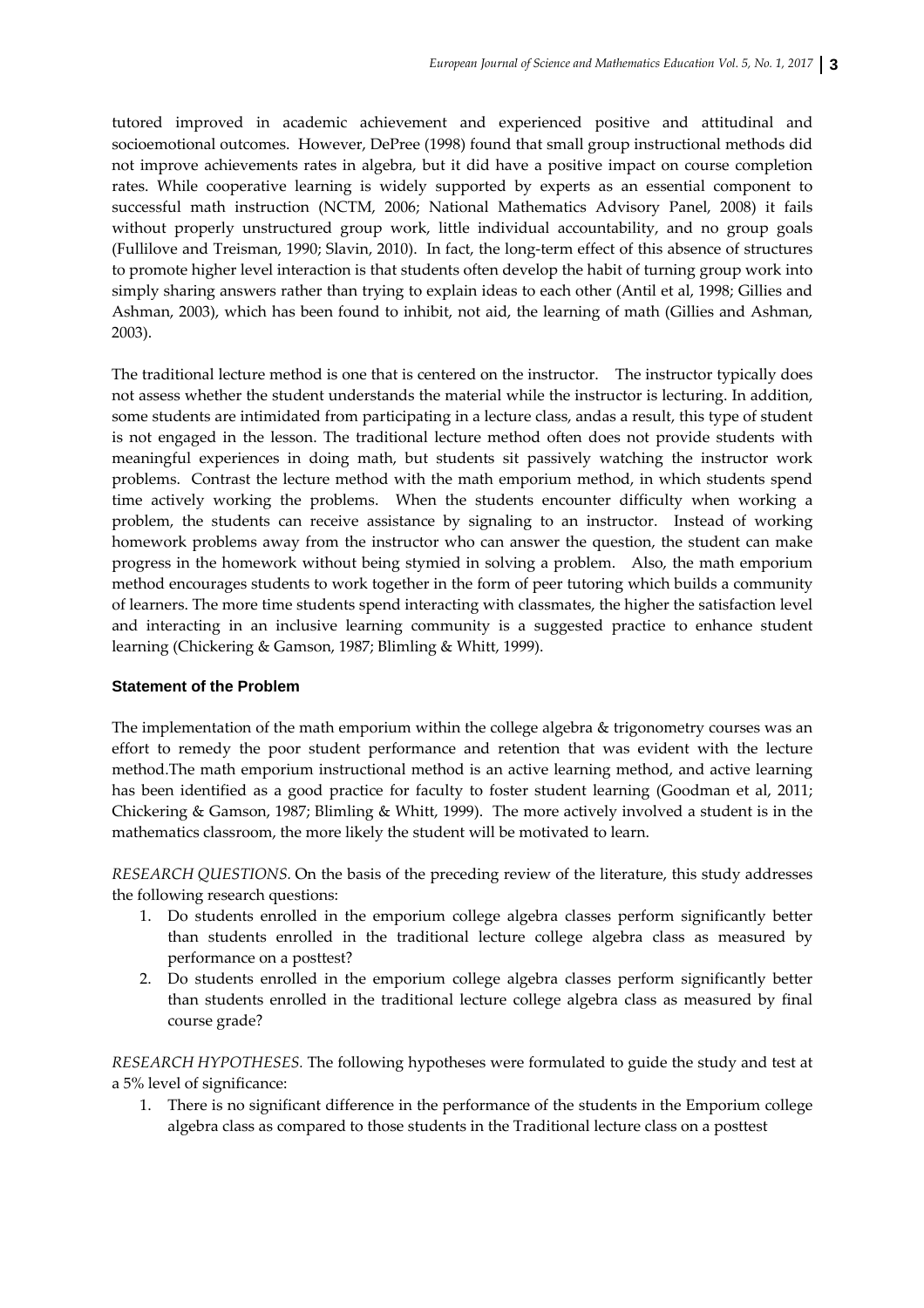2. There is no significant difference in the performance of the students in the Emporium college algebra class as compared to those students in the Traditional lecture class in final course grades.

### **Design of the Study**

To answer the first question, we used a quasi‐experimental research design. The quasi‐experimental research design may be just as effective for studying student achievement in algebra as the randomized experiment. (Rakes et al, 2010). We used a pretest, the students' Math SAT score, and the students' ACT score to obtain information on the level of understanding that the students had upon entering the class, and we used a posttest and the students' final course grade to measure the students' level of growth in their algebraic thinking during their experience in their college algebra class.

#### **Method**

*Participants.* The participants in this study were students enrolled in one of 66 sections of a course in college algebra offered between the fall 2013 and the spring 2015 semesters. The majority (approximately 65%) of subjects in our study were female. Forty-one of these sections were taught using the emporium model of instruction and the other twenty‐five were taught using the traditional model of instruction. Prior to enrolling in the college algebra courses, the students were not informed as to which method of instruction the course would be using. Therefore, preference of an instructional method was not a factor in the students' selection of which section to enroll. The study participants were informed as to the instructional method that would be used on the first day of class.

*Control/Experimental Groups.* The control group consisted of twenty‐five sections of college algebra taught using the traditional lecture method. Students enrolled in the traditional, lecture sections of college algebra met with their instructor for three hours per week. For each traditional section, there was only one instructor and no GTAs (Graduate Teaching Assistants) assigned. The instructors for the traditional sections taught the same content and assigned the same homework as the emporium sections; however, each of these instructors developed their own tests and quizzes, and employed their own grading standards.

*Procedure.* The experimental group consisted of forty-one sections of college algebra taught using the emporium method. Students enrolled in the emporium instructional sections met four hours per week total. For three of these hours, students met in a classroom in which each student sat at a computer and worked through the class assignments. The emporium classroom, where course delivery occurred, is a computer lab with workstations. A workstation included a modular desk, a wheeled chair, and a networked computer for a student to work through online instructional modules. Each lab was equipped with thin‐client terminals to facilitate students' interactive learning of course modules. Each class was staffed with an instructor and enough GTAs to have a minimum ratio of one instructor or GTA for every twelve students.

During class time, students worked through their assignments and were able to ask the instructors and graduate teaching assistants (GTAs) questions about their work. To ask a question, the students would place a cup on top of the desk to signal to the instructors and GTAs that they had questions. Sometimes the instructors and GTAs were not able to get to a student immediately and during their wait time, students were encouraged to ask each other questions. The instructors and GTAs answered the students' questions on homework and tutorial questions, but not on tests and quizzes. For the fourth hour of the week, the students met with one of the GTAs in a regular classroom where the focus of this hour was on completion of additional practice problems from the course workbook.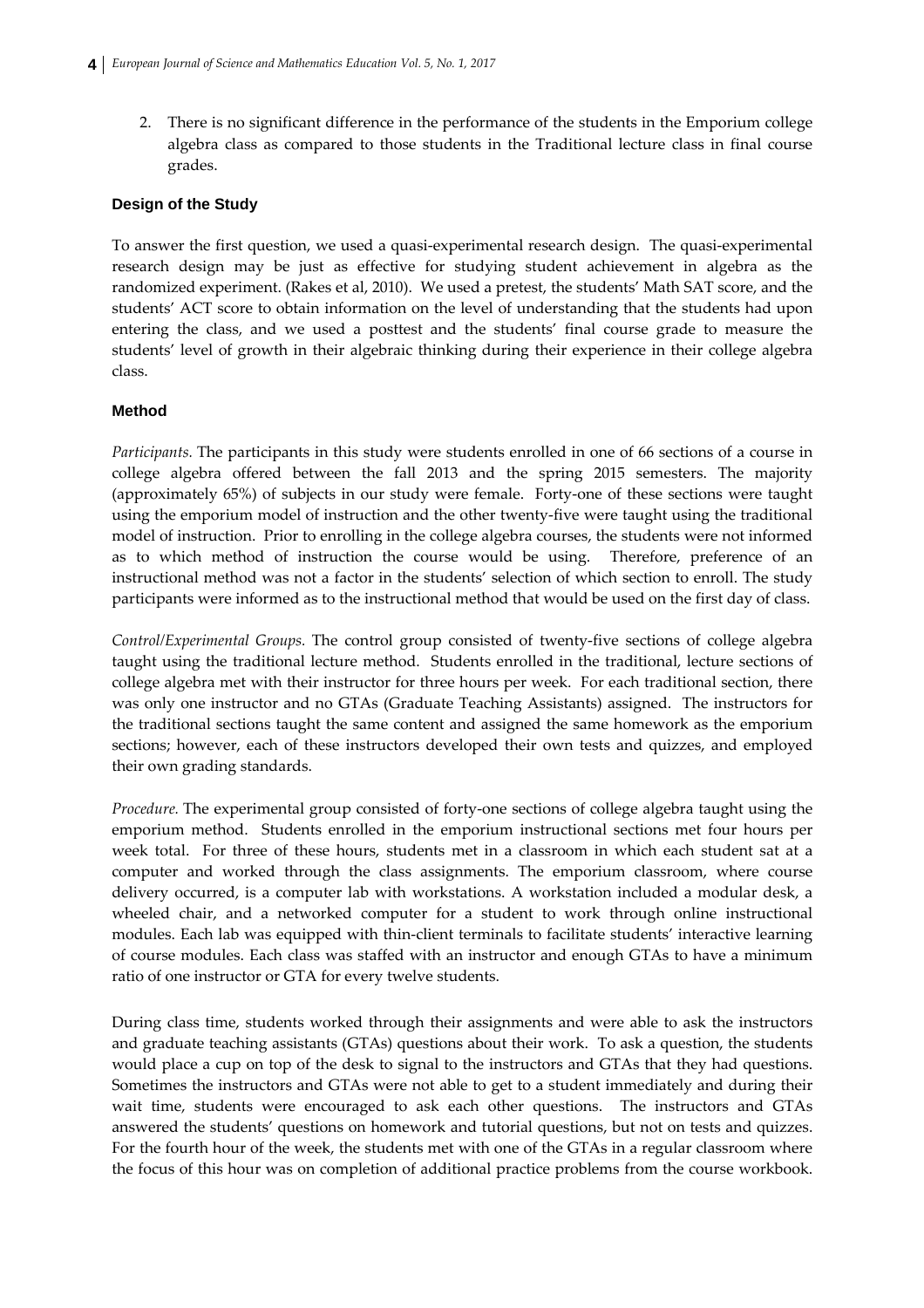The GTAs were advised to allow the students to lead the process in solving the problem while the GTA facilitates the process.

Much effort was used to ensure that the Emporium courses were all the same. The same assignments and same grading scale were used for each section. All of the assignments for the Emporium students were online except for the workbook assignments. The workbook was the only assignment that allowed the instructors to view a student's step‐by‐step procedure to solve the problems. The students were not allowed to take a module test unless the student had completed all problems in the corresponding section of the workbook. It should be noted that some of the Emporium instructors graded for accuracy in the workbook, while others graded for completion.

There were six modules for this college algebra course developed by three math faculty members using Pearson's MyLabsPlus as a software platform for course delivery and management. Each course module consisted of a pretest, instructional videos, workbook examples and exercises, homework problems, a quiz, a practice test, and a module test. To start a module in a course, a student was required to take the module pre‐test to assess prior knowledge and mastery of the module content. If the student scored 85 or higher on the module pretest, then that student was allowed to proceed directly to the next module. Otherwise, the student was required to go through the module. Homework assignments within the module were generated based on the results of the pre‐test.

Students enrolled in the traditional sections of college algebra met with their instructor for three hours per week. For each traditional section, there was only one instructor and no GTAs assigned. The instructors for the traditional sections taught the same content and assigned the same homework as the emporium sections; however, each of these instructors developed their own tests and quizzes, and employed their own grading standards.

The demographics and other characteristics of study participants are described in Table 1. The continuous variables such as high school GPA, SAT, and ACT scores are summarized by the sample mean and standard deviation. The categorical variables such as gender, class time and weekday are summarized by the frequency and percentage. To compare two instruction methods, two-sample ttests for mean and chi-square tests for proportion reported p-values where p-value <0.05 was considered statistically significant. As can be seen, the students in both the emporium and traditional sections had very similar gender ratio, high school GPA, SAT and ACT scores. Statistical insignificance (p-value  $> 0.05$ ) in these variables is considered to be evidence that students randomly chose one of two teaching methods. The class time and day did show a difference between the two instruction methods.

*Measures.* Success in an online course can be measured by academic achievement, including the grades students earn and their performance on advanced placement examinations (Liu & Cavanaugh, 2012). In this study, the post-test score and the course grade are the primary measure to assess students' achievement. The instrument used to measure student success were tests administered at the beginning of the semester to measure initial mathematics achievement and at the end of the semester for all sections of college algebra. The tests were designed by a team of instructors that had years of experience teaching college algebra.

In addition, this study used data provided by the University's Office of Institutional Research. The data that was provided by this office included gender, classification at the time of the course, and their current major, grade received from Math 101, current GPA, high school GPA, SAT verbal score, SAT math score, and ACT score.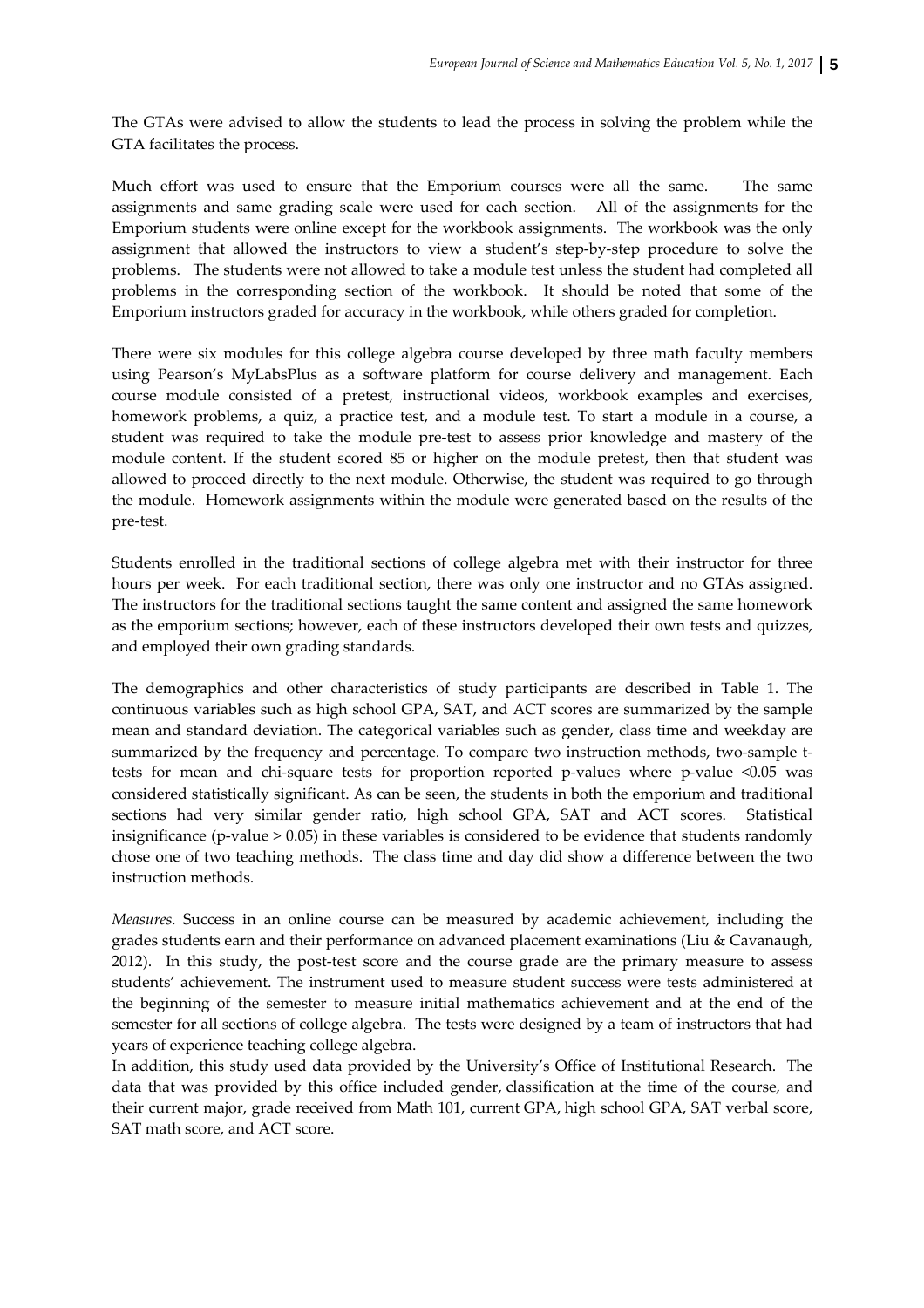|                   |             | Emporium     | Traditional  | p-value  |
|-------------------|-------------|--------------|--------------|----------|
| Sample size       |             | 970(53.53)   | 842(46.47)   |          |
| Gender            | Female (%)  | 585(63.86)   | 526(67.18)   | 0.1525   |
|                   | Male $(\%)$ | 331(36.14)   | 257(32.82)   |          |
| High School       | mean(sd)    | 3.19(0.47)   | 3.18(0.49)   | 0.8383   |
| <b>GPA</b>        |             |              |              |          |
| Cumulative        | mean(sd)    | 2.57(0.99)   | 2.59(0.97)   | 0.6912   |
| <b>GPA</b>        |             |              |              |          |
| <b>SAT Verbal</b> | mean(sd)    | 438.4(58.60) | 444.1(56.14) | 0.0722   |
| <b>SAT Math</b>   | mean(sd)    | 437.2(56.06) | 437.2(56.22) | 0.9931   |
| ACT               | mean(sd)    | 17.54(2.74)  | 17.89(2.88)  | 0.0920   |
| Time              | 8(%)        | 254(29.36)   | 103(12.23)   | 3.29E-18 |
|                   | $>8$ (%)    | 611(70.64)   | 739(87.77)   |          |
| Weekday           | MWF $(\%)$  | 422(48.79)   | 567(83.26)   | 1.23E-44 |
|                   | TTH $(\%)$  | 443(51.21)   | 114(16.74)   |          |

**Table 1**. Characteristics of study subjects between two instructional methods

### **Data Analysis**

Descriptive statistics including mean, standard deviation, median, and quartiles were provided for all variables considered in this analysis. Two outcome variables, the post-test score and the course grade, were used to compare the effectiveness of the two instructional methods. A Wilcoxon twosample test was used for the pre-test and post-test scores when the distribution of a variable did not follow a normal distribution. A general linear regression model (GLM) was used to model the relationship between the post-test score and the two instructional methods along with other covariates such as class day, class time, high school GPA, gender, SAT Verbal score, SAT Math score, and ACT score. The residual plot of the GLM was checked for the normality assumption. Logistic regression methods including the ordinal and cumulative logistic regression (McCullagh & Nelder, 1989) were utilized to model the relationship between the course grade and the two instructional methods along with other covariates since the course grade as a response variable was of ordinal rank from A to F. Statistical analyses in this study was performed using SAS 9.4 and R.

### **Results**

As mentioned above, the main purpose of this paper is to compare the effectiveness of the emporium and traditional instruction methods. First, we compared the instruction methods regarding the interesting outcome variables such as pretest, posttest, course grade, and pass rate. Table 2 presents students' performance in the outcome variables between two instructional methods. Pretest and posttest scores presented mean (standard deviation) and median  $(1<sup>st</sup>$  quartile –  $3<sup>rd</sup>$  quartile) and the pvalues of t-tests and Wilcoxon tests. The result shows a strong evidence that students' posttest scores in the emporium sections were higher than those in the traditional sections by approximately 12 points in mean and median (p‐value <0.001). However, the pass rate of students between the emporium and traditional lecture sections is not statistically significant (p-value =  $0.3206$ ) where A, B and C were considered as the pass status. The distribution for the emporium method is skewed to lower scores, meanwhile, the distribution for the traditional method is relatively spread out. As can be seen in Table 2, both the two-sample t-test and Wilcoxon test show that the mean and median posttest scores of the emporium method are approximately 12 points higher than those of the traditional lecture method.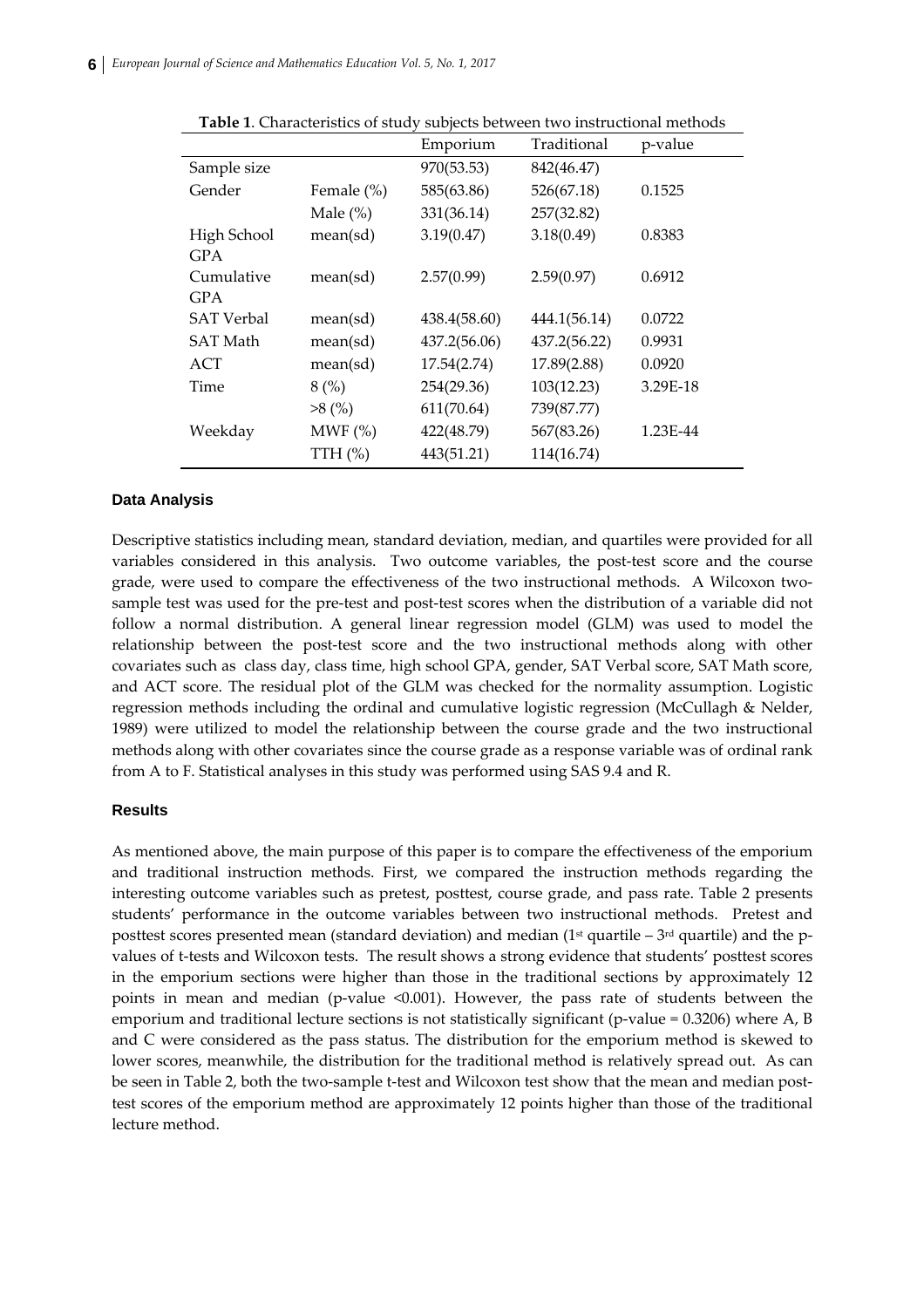|                       |                  | Emporium     | Traditional | p-value  |
|-----------------------|------------------|--------------|-------------|----------|
| <b>Pretest Score</b>  | mean(sd)         | 36.02(19.81) | 45.44(15.4) | 8.07E-17 |
|                       | median $(Q1-Q3)$ | $35(15-50)$  | $45(53-33)$ | 1.31E-14 |
| <b>Posttest Score</b> | mean(sd)         | 82.16(15.27) | 70.5(16.73) | 1.38E-27 |
|                       | median $(Q1-Q3)$ | 85 (75-95)   | 73 (60-85)  | 1.70E-33 |
| Course Grade          | $A(\%)$          | 200(22.03)   | 161(20.77)  | 0.0007   |
|                       | B(%)             | 254(27.97)   | 188(24.26)  |          |
|                       | C(%)             | 201(22.14)   | 193(24.90)  |          |
|                       | D(%)             | 58(6.39)     | 81(10.45)   |          |
|                       | $F(\%)$          | 162(17.84)   | 106(13.68)  |          |
|                       | $W$ (%)          | 33(3.63)     | 46(5.94)    |          |
| Pass Status           | Pass             | 655(72.14)   | 542(69.94)  | 0.3206   |
|                       | Fail             | 253(27.86)   | 233(30.06)  |          |

**Table 2.** Test score and course grade comparison between two instructional methods

The emporium method achieved a higher percentage of A and B grades than the traditional method. Although the chi-square test in Table 2 shows that there is a statistically significant association between the instruction method and the course grade (p-value  $= 0.0007$ ), the pass rates between the two instruction methods are statistically insignificant.

The two-sample comparison of posttest scores indicates that students in the emporium sections outperformed those in the traditional sections in the college algebra course. However, this result was attained without considering other covariates such as gender, class day and time, SAT scores, and ACT score. In a regression model framework, we examined whether the difference of posttest score between the two instructional methods was significant with considering covariates. Tables 3, 5, and 6 included all covariates in the model although some covariates are not statistically significant, which is similar to Eddy and Hogan (2014).Table 3 displays the relationship between posttest scores and independent variables via a general linear regression model. Notably, the emporium instruction method increased the average post-test score by  $12.63$  points (p-value =  $5.26E-18$ ) although other covariates were included in the model. One interesting result is that gender did not make a difference in posttest score (p-value=0.5680). Students in the Tuesday and Thursday (TTH) sections earned higher average posttest score by 4.56 points (p-value =  $0.0013$ ) than students who were in the Monday, Wednesday, and Friday (MWF) sections. The high school GPA and SAT Math score were also statistically significant factors for increasing the post-test score. The students' performance in fall 2013 was significantly lower than other semesters, which is partially due to the launching semester. The significant effect of the emporium method was not altered with the ACT score instead of the SAT Verbal and Math scores in the regression model where the ACT score was a statistically significant factor (p-value =  $0.0041$ ). The Q-Q plot of the residuals of the GLM in Table 3 showed a slightly skewed left distribution so we checked the outliers and performed a robust linear regression analysis. The result of the robust regression is not reported here since it was almost equivalent to that of Table 3.

One salient feature of the emporium method is that students have the opportunity to have multiple attempts for the test, where instructors control the maximum number of attempts. Table 4 shows the distribution of attempts and the mean and median test scores for each attempt. Sixty one percent of emporium students attempted the posttest only one time and the remaining students attempted at least twice. One student attempted the test 4 times, and another student attempted 5 times. The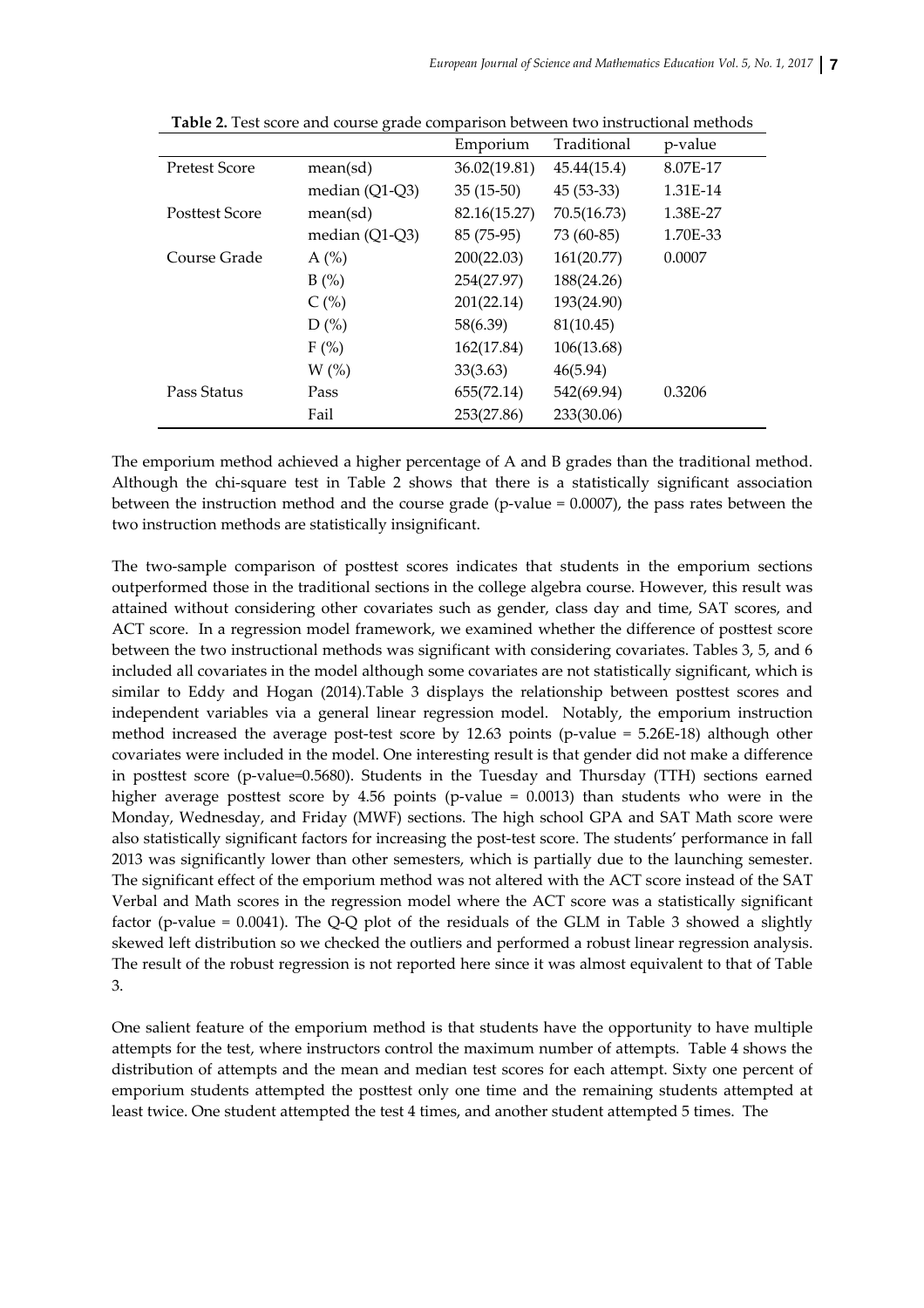| Variable (categories)                                      | Estimate $\pm$ SE | p-value    |
|------------------------------------------------------------|-------------------|------------|
| Intercept                                                  | $47.13 \pm 5.65$  | 3.72E-16   |
|                                                            |                   |            |
| Variation between semesters (reference level: Spring 2015) |                   |            |
| Fall 2013                                                  | $-15.67 \pm 1.84$ | $1.02E-16$ |
| Spring 2014                                                | $-0.05 \pm 1.52$  | 0.9761     |
| Fall 2014                                                  | $1.51 \pm 1.7$    | 0.3738     |
|                                                            |                   |            |
| Class time (reference level: non-8 o'clock class)          |                   |            |
| 8 o'clock                                                  | $-1.81 \pm 1.22$  | 0.1387     |
|                                                            |                   |            |
| Class day (reference level: MWF class)                     |                   |            |
| <b>TTH</b>                                                 | $3.02 \pm 1.12$   | 0.0071     |
|                                                            |                   |            |
| Gender (reference level: male)                             |                   |            |
| Female                                                     | $0.65 \pm 1.14$   | 0.5680     |
|                                                            |                   |            |
| High School GPA                                            | $4.04 \pm 1.17$   | 0.0006     |
| <b>SAT Verbal</b>                                          | $-0.02 \pm 0.01$  | 0.0288     |
| <b>SAT Math</b>                                            | $0.05 \pm 0.01$   | 7.67E-07   |
|                                                            |                   |            |
| Instruction method (reference level: Traditional lecture)  |                   |            |
| Emporium                                                   | $10.56 \pm 1.28$  | 8.17E-16   |

**Table 3.** Relationship between the posttest score and the instructional method with covariate adjustment via general linear regression model

fourth and fifth attempts were likely to be related to technical glitches while taking the exam, such as a loss in internet connection. Our concern regarding comparing the two instructional methods was the effect of multiple attempts on the test scores. However, the data revealed an opposite result. The average posttest score of the students who attempted a single time was 84.7 points and that of the students who attempted multiple times was 77.4 points. This difference was statistically significant (p‐value <0.0001).

| Table 4. Number of attempts for posttest in the emporium method |             |            |           |            |            |
|-----------------------------------------------------------------|-------------|------------|-----------|------------|------------|
| Attempt                                                         |             |            |           |            | 5          |
| $n\frac{\%}{\%}$                                                | 381(61.3)   | 162(26)    | 77(12.4)  | 1(0.2)     | 1(0.2)     |
| mean(SD)                                                        | 84.7(13.9)  | 76.7(18.6) | 79(13.2)  | $90.7(-)$  | $54.7(-)$  |
| median( $Q1-Q3$ )                                               | $90(80-95)$ | 80(68-90)  | 80(74-90) | $90.67(-)$ | $54.67(-)$ |

As a subset analysis, we implemented the same analysis as in Table 3 after excluding the students who attempted multiple times for the posttest. The result of this subset analysis is presented in Table 5. Although the students who attempted the post‐test once were considered in the regression model, the emporium method achieved 12 points higher on average than the traditional method (p-value  $=$ 5.26E‐18). Therefore, there is no statistical evidence that multiple attempts boost the posttest score in the emporium method. The other covariates in the model have similar results except for the SAT verbal score, which became insignificant in the analysis without multiple attempts.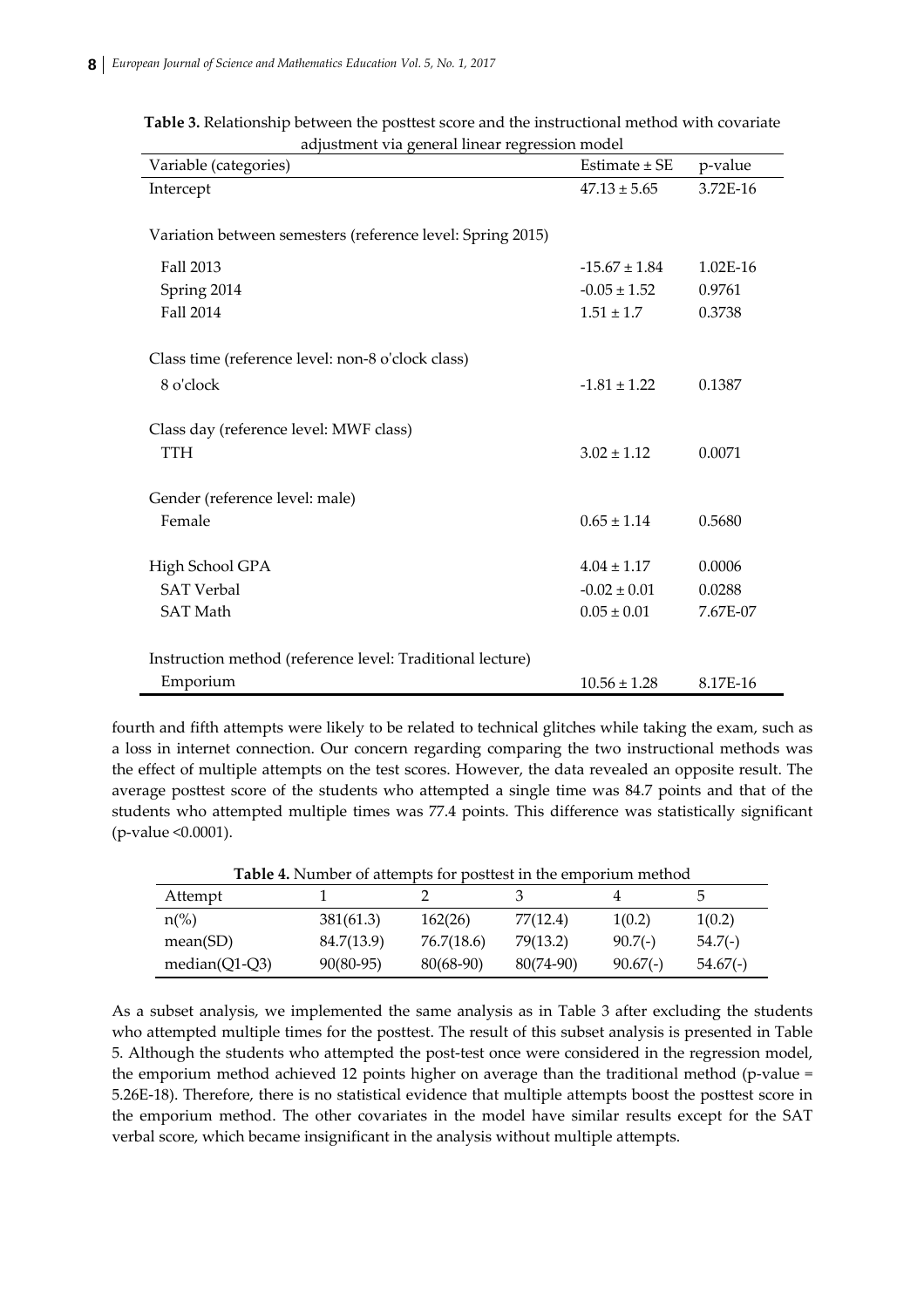The grade distribution of the two instructional methods was provided in Table 2. The final grade is determined by multiple factors such as test scores, homework assignments, quizzes, and attendance records. The course grade is another interesting outcome variable, which has somewhat different aspects from the post-test scores. Since the letter grades from A to F have the property of ordinality, an ordinal logistic regression could be an appropriate analytical method. However, the assumption of the proportional odds, which are indispensable for the ordinal logistic regression, was not satisfied (p-value  $< 0.0001$ ). In this case, the nominal logistic regression is usually recommended but this model

| Table 5. Relationship between the posttest score and the instructional methods with covariate |
|-----------------------------------------------------------------------------------------------|
| adjustment for students who attempted only one time                                           |

| Variable (categories)                                     | Estimate $\pm$ SE                                          | p-value  |  |  |
|-----------------------------------------------------------|------------------------------------------------------------|----------|--|--|
| Intercept                                                 | $51.01 \pm 6.99$                                           | 1.44E-12 |  |  |
|                                                           |                                                            |          |  |  |
|                                                           | Variation between semesters (reference level: Spring 2015) |          |  |  |
| Fall 2013                                                 | $-29.14 \pm 3.82$                                          | 1.53E-13 |  |  |
| Spring 2014                                               | $-13.66 \pm 3.3$                                           | 4.21E-05 |  |  |
| Fall 2014                                                 | $-12.64 \pm 3.35$                                          | 0.0002   |  |  |
|                                                           |                                                            |          |  |  |
| Class time (reference level: non-8 o'clock class)         |                                                            |          |  |  |
| 8 o'clock                                                 | $-1.4 \pm 1.5$                                             | 0.3518   |  |  |
|                                                           |                                                            |          |  |  |
| Class day (reference level: MWF class)                    |                                                            |          |  |  |
| <b>TTH</b>                                                | $4.56 \pm 1.41$                                            | 0.0013   |  |  |
|                                                           |                                                            |          |  |  |
| Gender (reference level: male)                            |                                                            |          |  |  |
| Female                                                    | $-0.91 \pm 1.35$                                           | 0.5020   |  |  |
|                                                           |                                                            |          |  |  |
| High School GPA                                           | $5.55 \pm 1.37$                                            | 2.94E-05 |  |  |
| <b>SAT Verbal</b>                                         | $-0.02 \pm 0.01$                                           | 0.1121   |  |  |
| <b>SAT Math</b>                                           | $0.06 \pm 0.01$                                            | 3.55E-06 |  |  |
|                                                           |                                                            |          |  |  |
| Instruction method (reference level: Traditional lecture) |                                                            |          |  |  |
| Emporium                                                  | $12.63 \pm 1.39$                                           | 5.26E-18 |  |  |

was too complicated with multiple factors in our case. Hence, after dichotomizing the letter grades into pass/fail status, we applied the logistic regression where grades A, B, and C are considered as a passing grade. Table 6 illustrates the result of the logistic regression analysis for the relationship between the pass status of the college algebra course and independent factors. Again, the independent factors for which the p-value is less than 0.05 is considered statistically significant. The odds ratio of the emporium method is not statistically different from that of the Traditional method  $(p-value = 0.9301)$ . The statistically insignificant result for the teaching method was not changed by the adjustment of ACT score instead of SAT Verbal and Math scores. Class time, SAT Verbal and Math scores were also statistically insignificant. However, class offering day, gender, and high school GPA are statistically significant factors, which affected the course grade.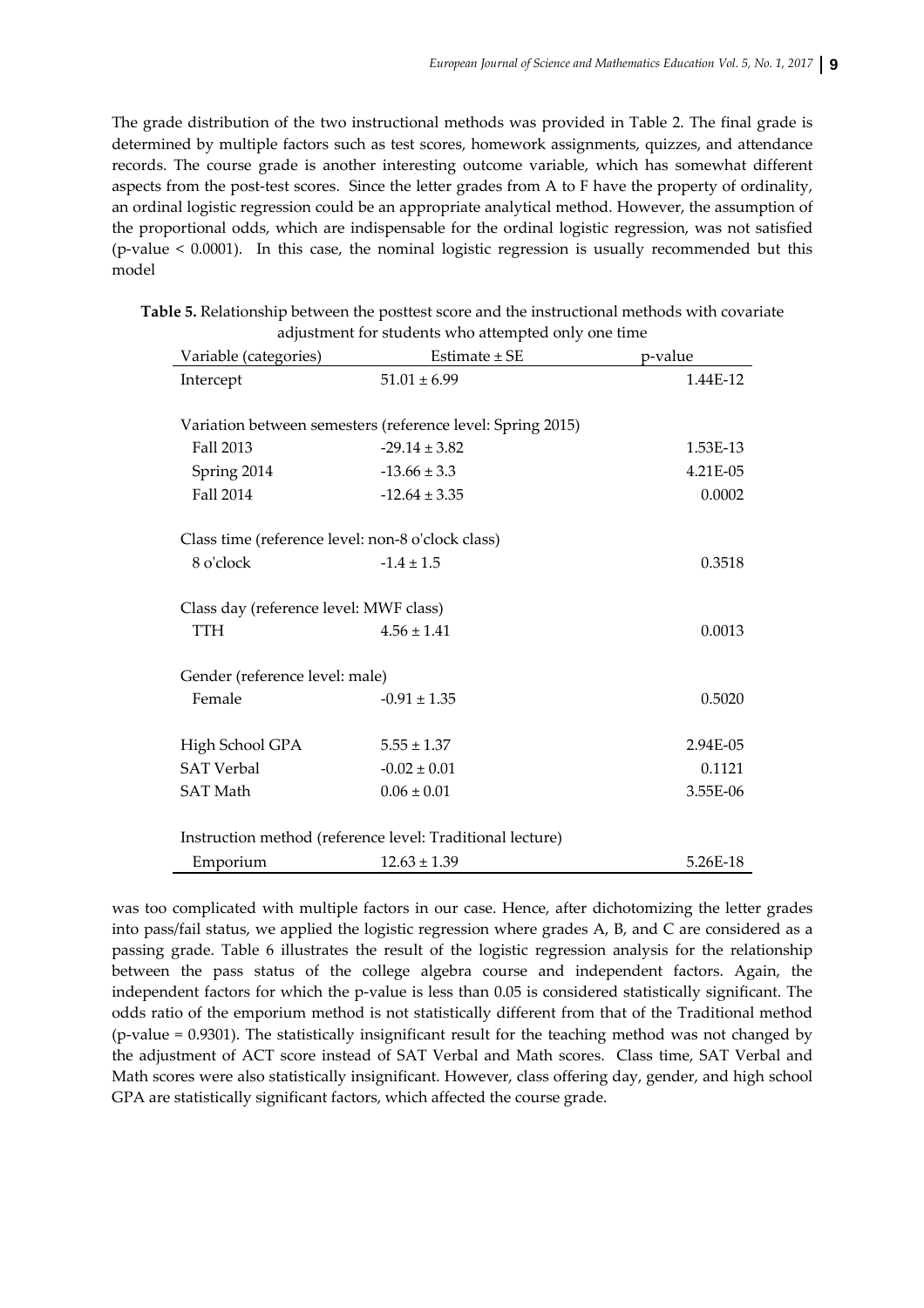## **Discussion**

The need to improve the instruction of college algebra is apparent in the high failure rates of students taking college algebra. In addition, the importance of understanding algebraic concepts cannot be underestimated. Failure rates of students in college algebra courses are much higher than failure rates in other freshman level courses (Herriott & Dunbar, 2009). College algebra has been singled out as the course responsible for low retention of students (Sheldon, 2008). This study investigated the effectiveness of instructional methods: the emporium method and the traditional lecture method.

| Variable                                                  |                                                            |                     |          |  |
|-----------------------------------------------------------|------------------------------------------------------------|---------------------|----------|--|
| (categories)                                              | Estimate $\pm$ SE                                          | OR (95% CI)         | p-value  |  |
| Intercept                                                 | $-3.3 \pm 1.15$                                            |                     | 0.0040   |  |
|                                                           |                                                            |                     |          |  |
|                                                           | Variation between semesters (reference level: Spring 2015) |                     |          |  |
| Fall 2013                                                 | $-0.03 \pm 0.36$                                           | $0.97(0.48 - 1.96)$ | 0.9362   |  |
| Spring 2014                                               | $-0.21 \pm 0.29$                                           | $0.81(0.46 - 1.44)$ | 0.4751   |  |
| Fall 2014                                                 | $0.95 \pm 0.37$                                            | $2.59(1.25 - 5.39)$ | 0.0107   |  |
|                                                           |                                                            |                     |          |  |
|                                                           | Class time (reference level: non-8 o'clock class)          |                     |          |  |
| 8 o'clock                                                 | $0.07 \pm 0.25$                                            | $1.07(0.66 - 1.74)$ | 0.7846   |  |
|                                                           |                                                            |                     |          |  |
| Class day (reference level: MWF class)                    |                                                            |                     |          |  |
| <b>TTH</b>                                                | $1.54 \pm 0.28$                                            | $4.66(2.7 - 8.02)$  | 2.95E-08 |  |
|                                                           |                                                            |                     |          |  |
| Gender (reference level: male)                            |                                                            |                     |          |  |
| Female                                                    | $0.6 \pm 0.22$                                             | $1.82(1.18 - 2.83)$ | 0.0072   |  |
|                                                           |                                                            |                     |          |  |
| High School GPA                                           | $0.89 \pm 0.25$                                            | $2.43(1.48 - 3.98)$ | 0.0004   |  |
| <b>SAT Verbal</b>                                         | $0 \pm 0.002$                                              | $1(1-1)$            | 0.7496   |  |
| <b>SAT Math</b>                                           | $0 \pm 0.002$                                              | $1(1 - 1.01)$       | 0.1225   |  |
|                                                           |                                                            |                     |          |  |
| Instruction method (reference level: Traditional lecture) |                                                            |                     |          |  |
| Emporium                                                  | $-0.02 \pm 0.25$                                           | $0.98(0.6 - 1.59)$  | 0.9301   |  |

**Table 6.** Relationship between the course pass status and the instructional methods with covariate adjustment via logistic regression

The emporium method is one in which a student is actively involved in learning math by working problems and being able to receive feedback immediately. The effectiveness of the instructional methods was measured using scores on a posttest and final course grades. The posttest score is the most objective, uniform measure across the college algebra sections while the final grade and pass/failure rate are determined by many factors, which the section instructors set. As presented in Table 2, the results of the data analysis indicate that the mean score for students in the emporium sections was 82.16 while the mean score for the students in the traditional sections was 70.5. This result confirms that the students in the emporium sections outperformed students in the traditional sections of college algebra on the posttest by 12.63 points. This result aligns with the idea that Twigg (2007) asserted that students learn math best by doing math and not just sitting and passively listening. However, as also presented in Table 2, the data analysis indicates that the percentage of students in the emporium sections receiving passing grades was not statistically significant over the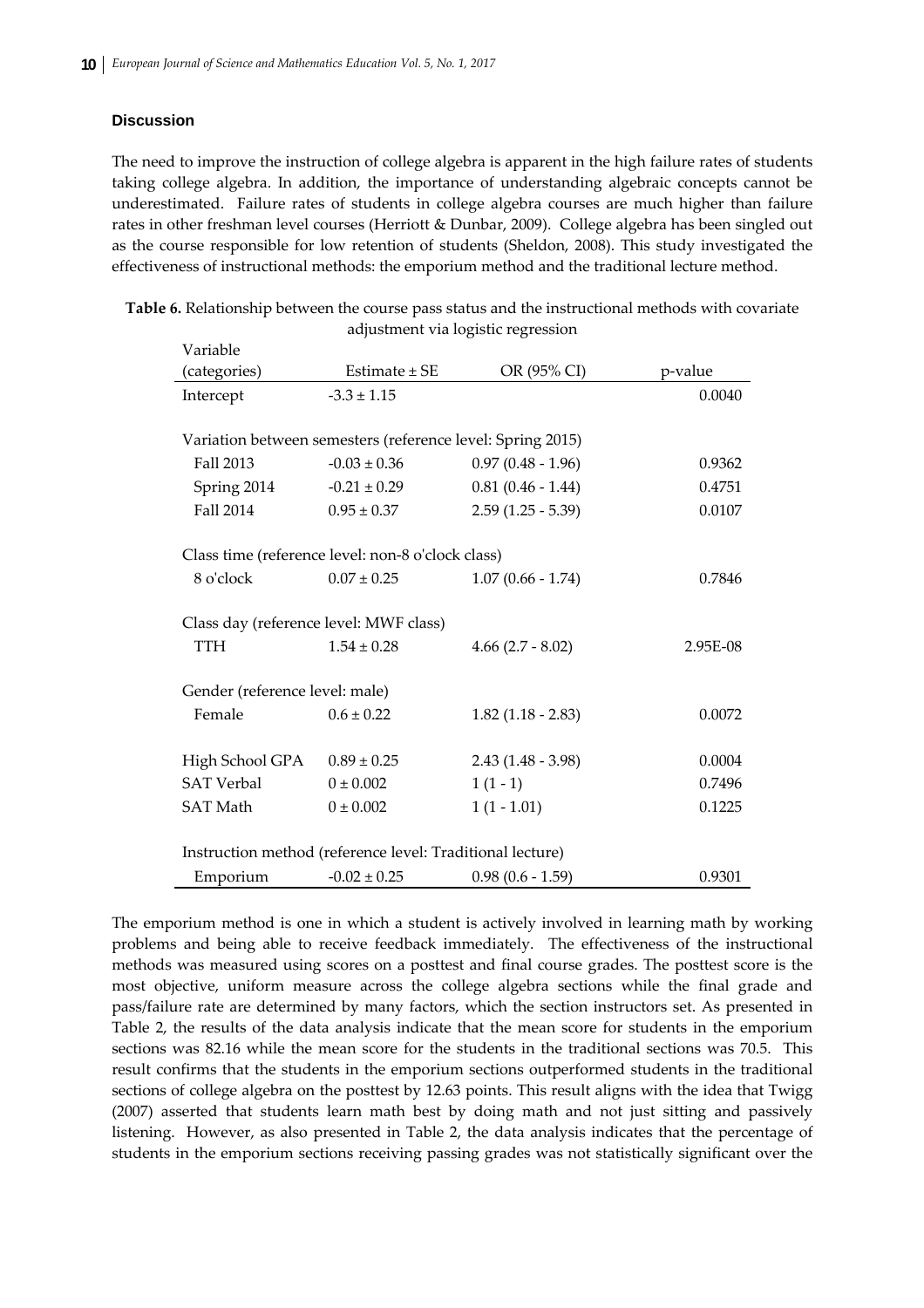students in the traditional sections that passed the class. To compare the pass/failure rates for the two instructional methods, a uniform grading system needs to be introduced.

As shown in Table 3, the covariates were analyzed to examine their effect on students' performance on the posttest. The relation between the posttest score and the independent variables were examined using a multivariate general linear regression model. The independent variables with the significant impact on posttest performance were whether the class met on Tuesday and Thursdays or met on Mondays, Wednesdays, and Fridays, whether the class met at 8 o'clock versus meeting at a time other than 8 o'clock, and the high school GPA and SAT Math Score. The students enrolled in the courses taught on Tuesdays and Thursdays for both emporium and traditional sections performed better as measured by the posttest than students enrolled in classes that met on Mondays, Wednesdays, and Fridays. In addition, the students enrolled in the non 8 o'clock classes performed better than those students enrolled in the 8 o'clock classes. Also, as one might predict, high school GPA and SAT Math score were positively correlated with a higher posttest score.

The emporium method allows students to take the posttest up to three times. There was concern that this fact may alter the findings. However, Table 4 reveals that the students who took the posttest multiple times did not increase the posttest score in the emporium method. Table 5 provided the same data as found in Table 3 but excluded the emporium students that had taken the posttest multiple times. Again, the students using the emporium method outperformed the students using the traditional method by 12 points with statistical significance of p-value =  $5.26E-18$ .

Table 6 shows that the effect that the emporium method had on final course grade was insignificant as compared to the traditional method. The only significant factors on final course grades were the days that class met (Tuesdays and Thursdays as compared to Monday, Wednesdays, and Fridays), gender and high school GPA. The classes that met on Tuesdays and Thursdays had the opportunity to have 75 minutes per class session, which allowed for students to have a longer time to take tests without interruption as compared to a student taking a test during the classes meeting on Mondays, Wednesdays, and Fridays where there was only 50 minutes to take their tests. Many students in the emporium sections waited until the class period a test was due to take the test; therefore, a student having 75 minutes to take a test multiple times has an advantage over a student having 50 minutes to take the test multiple times. Students that took the classes that met on Tuesdays and Thursdays earned higher course grades than students who took classes that met on Mondays, Wednesdays, and Fridays, females received better grades than males, and students with higher high school GPA earned better grades.

Although this study provided an empirical look at delivering college algebra using the emporium model of instruction, this study bears some limitations, which might lead to further studies. First, the instructors teaching in the traditional sections were not consistent in all of their assignments, such as tests and quizzes; however the pretests, the posttests, and the homework assignments for all sections of both the emporium and traditional classes were consistent. In addition, the emporium sections were consistent in all assignments. Second, the population for this study lacked racial diversity. Therefore, it may be a stretch to generalize the findings to all students. Third, several faculty members that taught in the emporium perceived that some students did not understand the rules of the emporium until late in the semester.

### **Conclusion**

The emporium method is known for students' interactive personalized learning with computer aid and on-site assistance. The results of this study reveal that students enrolled in emporium classes outperformed students enrolled in traditional, lecture classes on posttest. The redesign and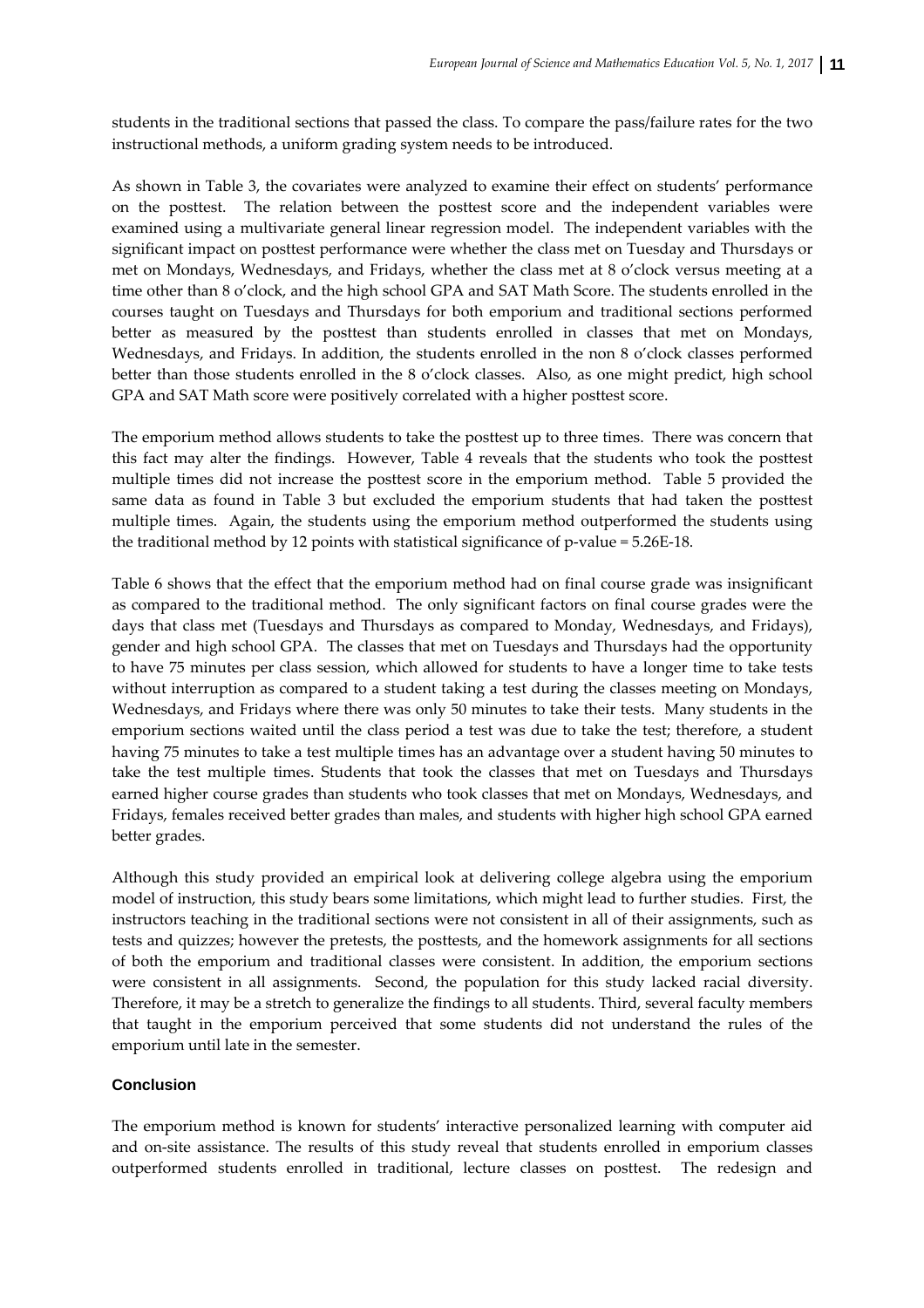implementation of the emporium method of instruction was based on data suggesting that the students were not performing well under the traditional method of instruction. The emporium method combines several instructional components such as cooperative learning, online instruction, computer‐assisted instruction, and immediate feedback from instructors. This empirical study investigated the effectiveness of the emporium method and the traditional lecture method in college algebra and trigonometry classes via rigorous statistical analyses. The main result of this study reveals that students enrolled in emporium classes outperformed students enrolled in traditional lecture classes on the posttest regardless of other factors such as gender, high school GPA, SAT score and ACT score. Students' performance in terms of pass rates was not significantly different between the emporium sections and the traditional lecture sections, which is partly due to heterogeneous grading policies across different sections. This study shows that the emporium method is potentially more effective than the traditional lecture method in improving student performance.

The emporium learning method shows much potential in improving students' performance in college algebra. Areas for future study include, but are not limited to, the following:

- 1) examine how the emporium affects students' dispositional learning, motivation, and attitudes toward learning college algebra
- 2) examine the effect of the emporium model of instruction on students of various gender, race, and ethnic background, and socioeconomic status levels
- 3) examine the effect of time of day and length of class period on students' performance in college algebra using the emporium and traditional learning methods
- 4) examine the effect of a faculty development emporium‐training program on students' performance in college algebra.

#### **References**

- Antil, L.R., Jenkins, J.R., and Wayne, S.K. (1998). Cooperative Learning: Prevalence, Conceptualizations, and the Relation Between Research and Practice, *American Educational Research Journal,* 35(3), 419‐454.
- Blimling, G. S., Whitt, E. J., & Associates (1999). Good practice in student affairs: Principles to foster student learning. San Francisco, CA: Jossey‐Bass.
- Burch, K. J., & Kuo, Y. (2010). TRADITIONAL VS. ONLINE HOMEWORK IN COLLEGE ALGEBRA. *Mathematics and Computer Education, 44*(1), 53‐63.
- Chickering, A. W., & Gamson, Z. F. (1987). Seven principles for good practice in undergraduate education. AAHE Bulletin, 39(7), 3–7.
- DePree, J. (1998). Small‐Group Instruction: Impact on Basic Algebra Students. *Journal Of Developmental Education*, *22*(1), 2‐6.

Drijvers, P., Doorman, M., Kirschner, P., Hoogveld, B., & Boon, P. (2014). The effect of online tasks for algebra on student achievement in grade 8. *Technology, Knowledge and Learning, 19*(1‐2), 1‐18.

Eddy, S., and Hogan, K. (2014). Getting under the hood: how and for whom does increasing course structure work?. *CBE‐Life Sciences Education,* 13(3), 453‐468.

- Furner, J. M. & Gonzalez‐DeHass, A. (2011). How do students' mastery and performance goals relate to math anxiety? *Eurasia Journal of Mathematics, Science, & Technology Education, 7*(4), 227‐242.
- Fullilove, R.E. and Treisman, P.U. (1990), Mathematics Achievement Among African American Undergraduates at the University of California, Berkeley: An Evaluation of the Mathematics Workshop Program. *The Journal of Negro Education,* 59 (3), 463‐478.
- Gillies, R.M. and Ashman, A.F. (2003). Co-Operative Learning: The Social and Intellectual Outcomes of Learning in Groups. New York: Routledge Falmer.
- Gleason, J. (2012). Using Technology‐Assisted Instruction and Assessment to Reduce the Effect of Class Size on Student Outcomes in Undergraduate Mathematics Courses. *College Teaching*, *60*(3), 87‐94.
- Gordon, S. P. (2008). Whatʹs wrong with college algebra? *Primus : Problems, Resources, and Issues in Mathematics Undergraduate Studies, 18*(6), 516‐541.
- Hake, R.R. (1998), Interactive-engagement versus traditional methods: A six thousand-student survey of mechanics test data for introductory physics courses*. American Journal of Physics,* 66(1), 64.
- Hegeman, J. S. (2015). Using Instructor‐Generated Video Lectures in Online Mathematics Courses Improves Student Learning. *Online Learning*, *19*(3), 70‐87.
- Herriott, S. R., & Dunbar, S. R. (2009). Who takes college algebra? *Primus : Problems, Resources, and Issues in Mathematics Undergraduate Studies, 19*(1), 74‐87.